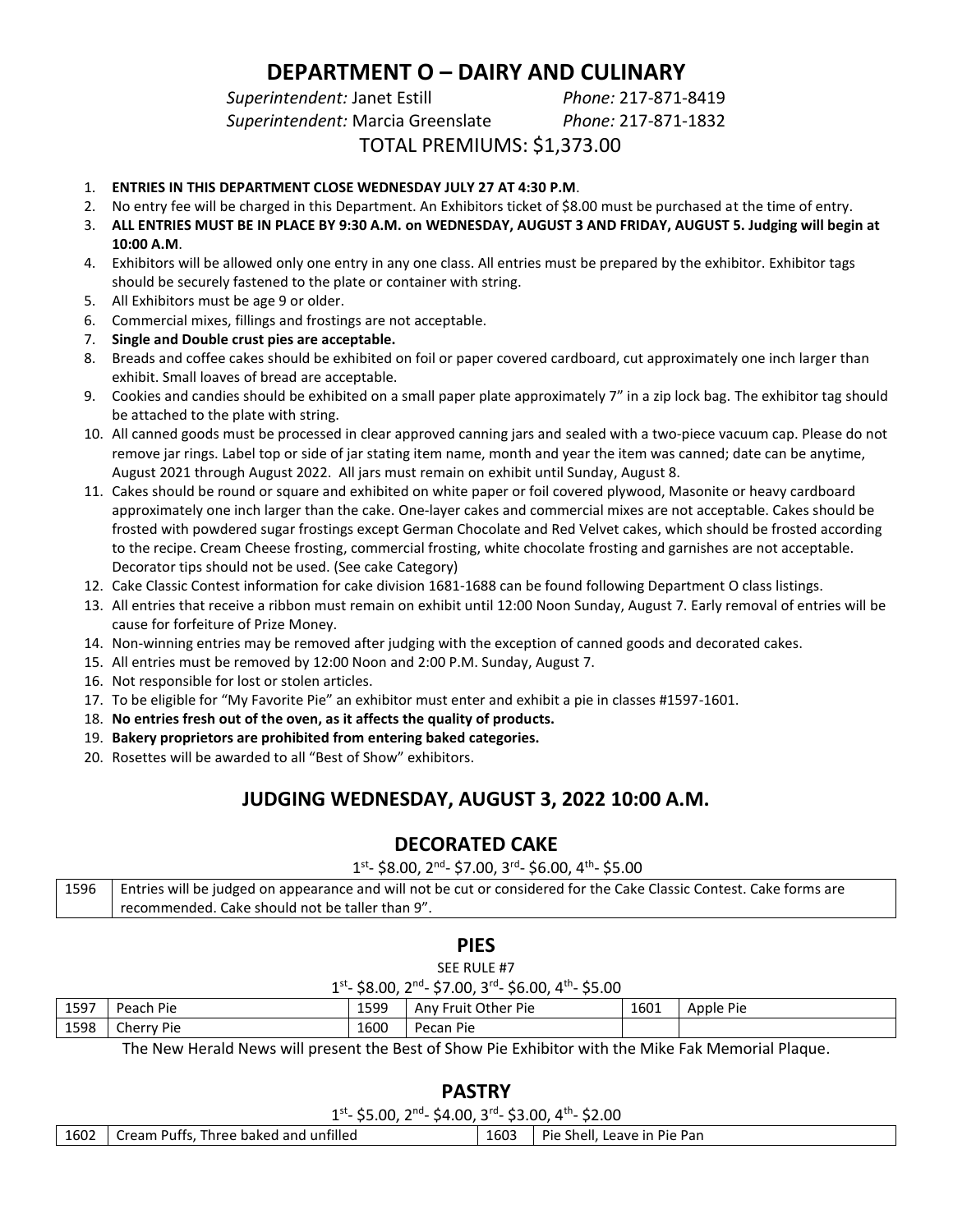# **QUICK BREADS**

DO NOT LEAVE IN PAN

1<sup>st</sup>- \$6.00, 2<sup>nd</sup>- \$5.00, 3<sup>rd</sup>- \$4.00, 4<sup>th</sup>- \$3.00

| 1604 | <sup>.</sup> Bread<br>Banana Nut | 1606 | plain<br>i Bread,<br>Zucchini | 1608 | $\mathbf{r}$<br>Muttins |
|------|----------------------------------|------|-------------------------------|------|-------------------------|
| 1605 | Coffee<br>Cake                   | 1607 | Bread, plain<br>Pumpkir       |      |                         |

A memorial plaque in honor of: Darla Runyon Former Superintendent in Department O.

Awarded to the Best in Show Exhibitor in Quick Bread Classes.

## **YEAST BREADS**

NO MACHINE MADE BREAD

1<sup>st</sup>- \$7.00, 2<sup>nd</sup>- \$6.00, 3<sup>rd</sup>- \$5.00, 4<sup>th</sup>- \$4.00

| 1610 | Loaf White Bread, Yeast          | 1613 | Tea Ring, Yeast, Iced             |
|------|----------------------------------|------|-----------------------------------|
| 1611 | Loaf Raisin Bread, Yeast Un-iced | 1614 | Cinnamon Rolls, Yeast, Three Iced |
| 1612 | Loaf Whole Wheat Bread, Yeast    | 1615 | Dinner Rolls, Yeast, Three        |

A memorial plaque in honor of Margaret Osborn, longtime exhibitor in Department O.

Awarded to the Best of Show Exhibitor in Yeast Bread Classes.

#### **WHAT'S ALL THE BUZZ ALL ABOUT**

COOKIES MADE WITH HONEY - NO ICING

1<sup>st</sup>- \$5.00, 2<sup>nd</sup>- \$4.00, 3<sup>rd</sup>- \$3.00, 4<sup>th</sup>- \$2.00

1616 Any Cookies made with Honey, Three

Sasse's Apiary will present a prize to the First Place Exhibitor.

## **COOKIES**

NO ICING

1<sup>st</sup>- \$5.00, 2<sup>nd</sup>- \$4.00, 3<sup>rd</sup>- \$3.00, 4<sup>th</sup>- \$2.00

| 1617 | Cookie Press Cookies, Three         | 1621 | Ice Box Cookies, Three                       |
|------|-------------------------------------|------|----------------------------------------------|
| 1618 | Sugar, Three Round, Rolled, Un-Iced | 1622 | Chocolate Chip Cookies, White or Dark, Three |
| 1619 | Oatmeal, Three, Drop, Plain         | 1623 | Snickerdoodles, Three                        |
| 1620 | Brownies, Three, No Icing           |      |                                              |

#### **BOYS AND GIRLS**

9 Years to 15 Years

1<sup>st</sup>- \$5.00, 2<sup>nd</sup>- \$4.00, 3<sup>rd</sup>- \$3.00, 4<sup>th</sup>- \$2.00

| 1624 | Plain<br>Three. No Icing<br>Brownie. | $\sim$<br>1626 | Three<br><b>Peanut Butter</b> |
|------|--------------------------------------|----------------|-------------------------------|
| 1625 | <b>Three</b><br>M & M Cookies,       |                |                               |

Sorrento's will award a \$10.00 Gift Certificate to First Place Exhibitor.

A memorial award in honor of Marian Haseley. Awarded to the Best of Show Exhibitor from classes 1617-1626.

## **MISCELLANEOUS**

1<sup>st</sup>- \$7.00, 2<sup>nd</sup>- \$6.00, 3<sup>rd</sup>- \$5.00, 4<sup>th</sup>- \$4.00

| 1627 | Pineapple Upside Down Cake, up to 10" | 1629 | Corn Bread, plain, approx. 8"x8" or 9"x9" |
|------|---------------------------------------|------|-------------------------------------------|
| 1628 | Jelly Roll, No whipped Filling        | 1630 | Baking Powder Biscuits, Rolled (3)        |

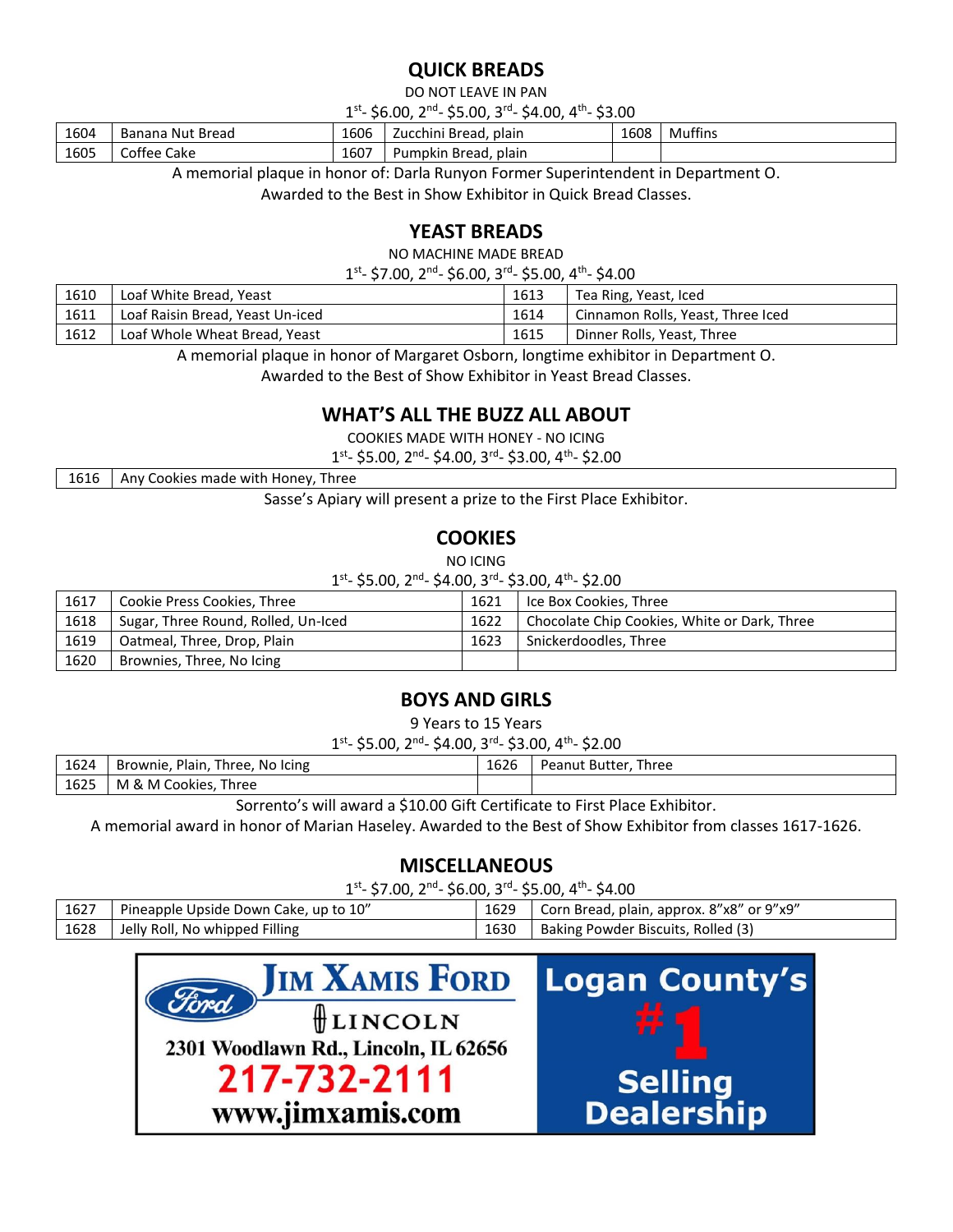# **CANNED FOODS: CANNED FRUIT (PINT OR QUART)**

SEE RULE #10

#### 1<sup>st</sup>- \$4.00, 2<sup>nd</sup>- \$3.00, 3<sup>rd</sup>- \$2.00

| 1631 | Apples     | 1634 | Cherries | 1637 | Raspberries (red or black) |
|------|------------|------|----------|------|----------------------------|
| 1632 | Applesauce | 1635 | Peaches  |      |                            |
| 1633 | Apricots   | 1636 | Pears    |      |                            |

#### **CANNED VEGETABLES (PINT OR QUART)**

1<sup>st</sup>- \$4.00, 2<sup>nd</sup>- \$3.00, 3<sup>rd</sup>- \$2.00

| 1638 | Beans, Yellow or Green String | 1641 | Corn     | 1644 | Tomato Juice |
|------|-------------------------------|------|----------|------|--------------|
| 1639 | <b>Beets</b>                  | 1642 | Peas     |      |              |
| 1640 | Carrots                       | 1643 | Tomatoes |      |              |

## **VEGETABLE PICKLES (PINT OR QUART)**

1<sup>st</sup>- \$4.00, 2<sup>nd</sup>- \$3.00, 3<sup>rd</sup>- \$2.00

| 1645 | <b>Bread and Butter</b> | 1647 | Cucumber, Sweet      | 1649 | Pickle Relish |
|------|-------------------------|------|----------------------|------|---------------|
| 1646 | Dill<br>Cucumber        | 1648 | Mixed, End of Garden |      |               |

## **SAUCES (ANY SIZE)**

1<sup>st</sup>- \$4.00, 2<sup>nd</sup>- \$3.00, 3<sup>rd</sup>- \$2.00

| 1652<br>1650<br>$- - -$<br>$-$<br>Salsa<br>Barbecue<br>Sauce<br>Catsup<br>1655<br>Spagnetti<br>Sauce<br>'n′<br>⊥∪J |
|--------------------------------------------------------------------------------------------------------------------|
|--------------------------------------------------------------------------------------------------------------------|

## **PRESERVES (ANY SIZE)**

1<sup>st</sup>- \$4.00, 2<sup>nd</sup>- \$3.00, 3<sup>rd</sup>- \$2.00

| 1654 | Peach                 | 1656 | Plum                              | $\sim$ $\sim$ $\sim$<br>1658 | Strawberry          |
|------|-----------------------|------|-----------------------------------|------------------------------|---------------------|
| 1655 | Honev<br>محملا<br>edi | 1657 | ' or Black<br>: IRed<br>Raspberry | 1659                         | Marmalade<br>Orange |

#### **JELLY (ANY SIZE)**

1<sup>st</sup>- \$4.00, 2<sup>nd</sup>- \$3.00, 3<sup>rd</sup>- \$2.00

| 1660 | Apple      | 1662 | Grape                             | $\sim$<br>1664 | - -<br>other kind<br>.v or<br>Liderberry -<br>anv |
|------|------------|------|-----------------------------------|----------------|---------------------------------------------------|
| 1661 | Blackberry | 1663 | $\overline{\phantom{0}}$<br>Plum. |                |                                                   |

## **JAM AND BUTTER (ANY SIZE)**

1<sup>st</sup>- \$4.00, 2<sup>nd</sup>- \$3.00, 3<sup>rd</sup>- \$2.00

| 1665 | Blackberry<br>Jam                         | 1667 | . Strawberry Jam | 1669 | Any Other Butter |
|------|-------------------------------------------|------|------------------|------|------------------|
| 1666 | <b>Black or Red</b><br>Raspberry.<br>Jam. | 1668 | Apple Butter     |      |                  |

**Lincoln IGA will Present "Special Awards" to the Best of Show in the Following seven categories: Canned Fruit, Canned Vegetables, Pickles, Sauces, Preserves, Jellies and Jam's-Butters.**



# **SHERIFF MARK LANDERS LOGAN COUNTY SHERIFF'S** OFFICE

Courthouse: Room 23, 601 Broadway St. Lincoln. IL 62656 217-732-2156

Safety Complex: 911 Pekin St. Lincoln, IL 62656 217-732-4159